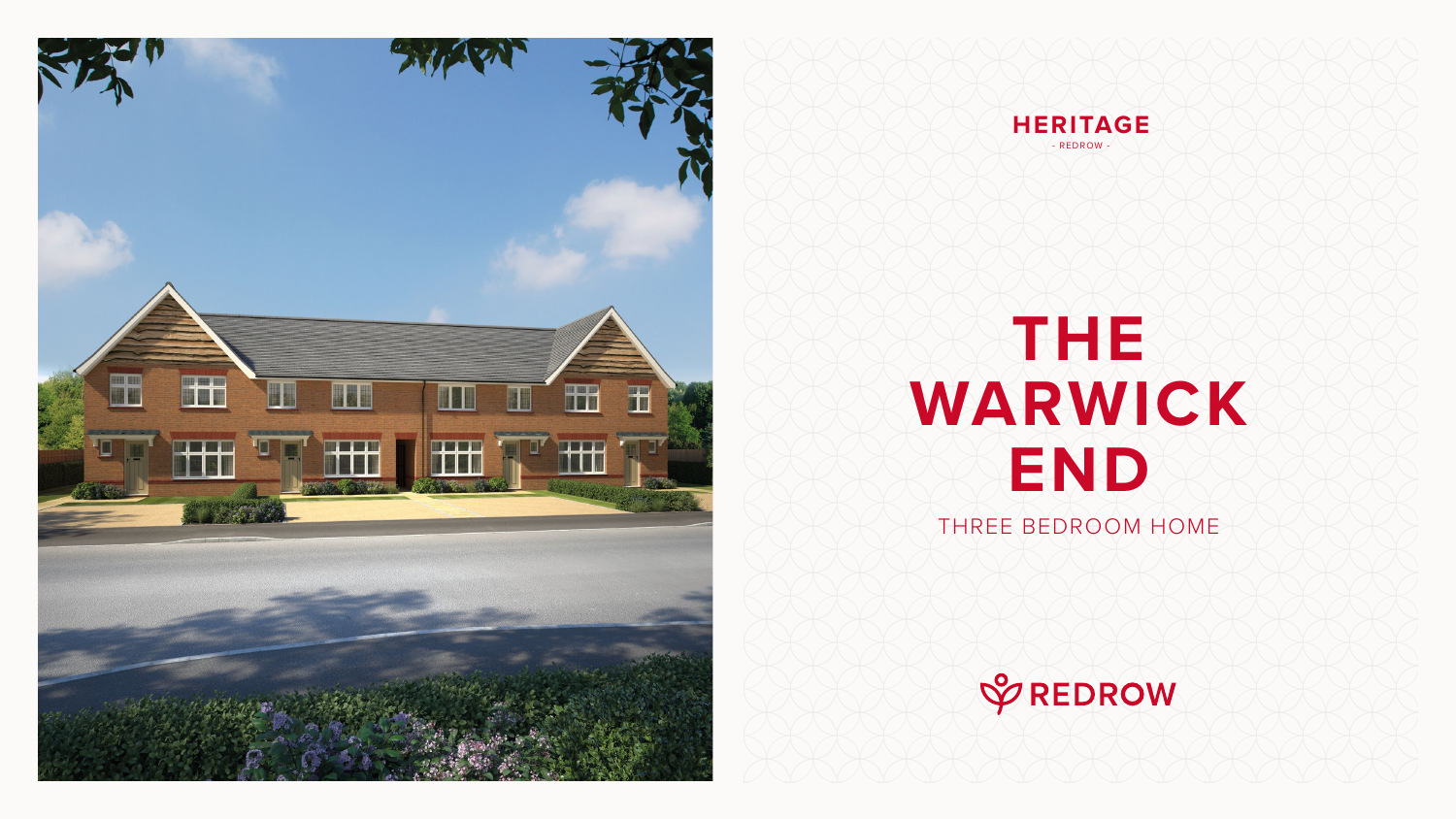

## THE WARWICK END **GROUND FLOOR**

- Dimensions start
- **ST** Storage cupboard
- **WM** Washing machine space
- **DW** Dish washer space







## **KEY**

- **SOO** Hob
- **OV** Oven
- **FF** Fridge/freezer
- **TD** Tumble dryer space